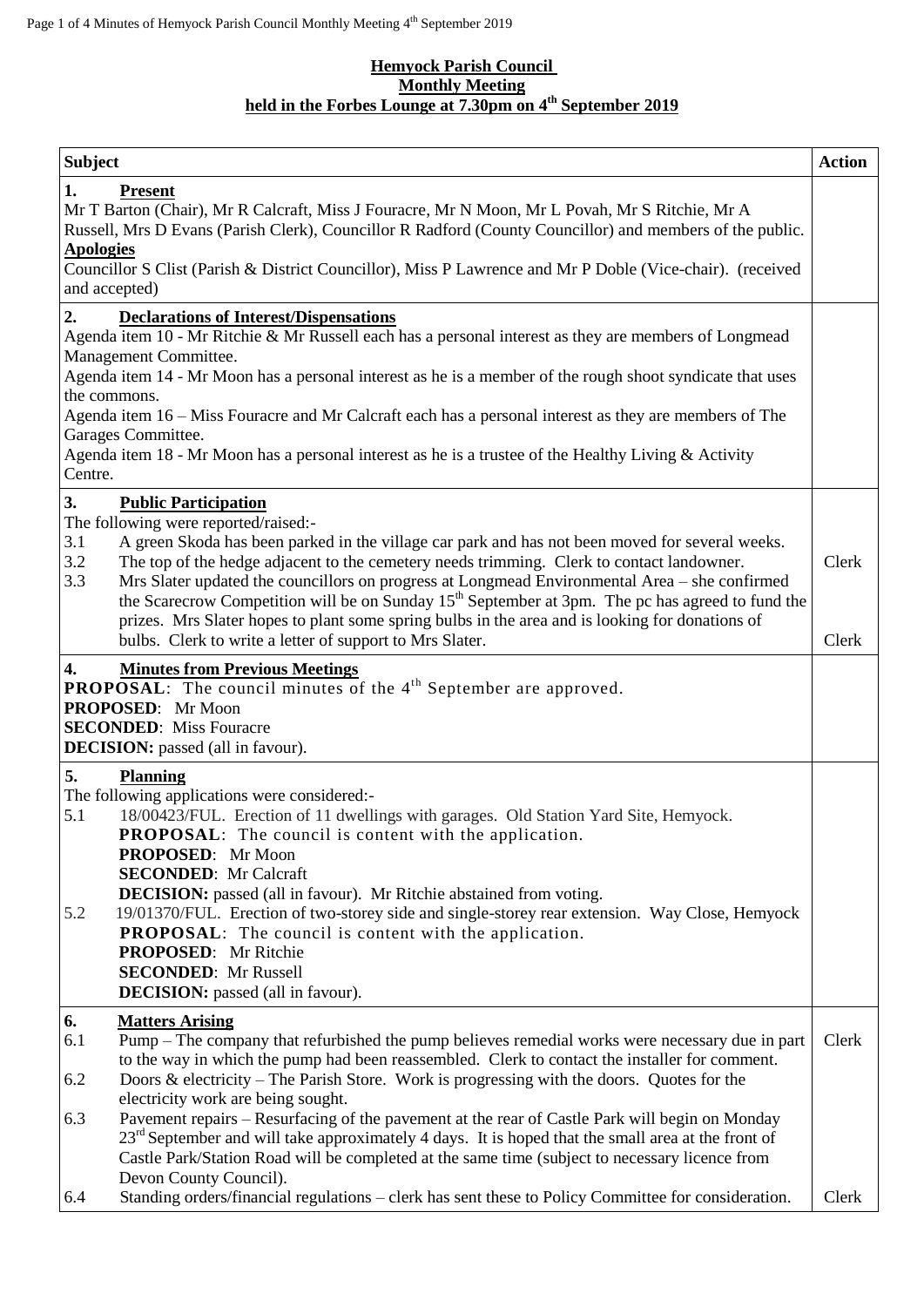| 6.5<br>6.6                                                                                                                                                                                                       | Finger posts – Mr Povah to carry forward to next month.<br>Joint project with Culmstock/Clayhidon - noticeboards. Nothing to report. |                         |                                                                                                                                                                                                                                                                                                           |       |  |  |  |
|------------------------------------------------------------------------------------------------------------------------------------------------------------------------------------------------------------------|--------------------------------------------------------------------------------------------------------------------------------------|-------------------------|-----------------------------------------------------------------------------------------------------------------------------------------------------------------------------------------------------------------------------------------------------------------------------------------------------------|-------|--|--|--|
| 7.                                                                                                                                                                                                               | <b>County Council Report</b><br>Councillor Ray Radford reported:-                                                                    |                         |                                                                                                                                                                                                                                                                                                           |       |  |  |  |
|                                                                                                                                                                                                                  |                                                                                                                                      |                         | A quiet month at the county council, nothing to report until the following meetings are held:- emergency                                                                                                                                                                                                  |       |  |  |  |
|                                                                                                                                                                                                                  | climate change, resources and corporate services and full council. Devon & Somerset Fire & Rescue                                    |                         |                                                                                                                                                                                                                                                                                                           |       |  |  |  |
|                                                                                                                                                                                                                  | Service consultation is open until $22nd$ September.                                                                                 |                         |                                                                                                                                                                                                                                                                                                           |       |  |  |  |
|                                                                                                                                                                                                                  | Councillor Radford is due to meet with Phil Morgan, Neighbourhood Highways Officer. It was reported                                  |                         |                                                                                                                                                                                                                                                                                                           |       |  |  |  |
| that several drains need clearing and the clerk will send details reference water running on road at<br>Lydensign. Mr Povah asked that Highways revisit the suggestion of a virtual footpath from floodbridge at |                                                                                                                                      |                         |                                                                                                                                                                                                                                                                                                           |       |  |  |  |
| Station Road, Councillor Radford was asked to clarify current county policy.                                                                                                                                     |                                                                                                                                      |                         |                                                                                                                                                                                                                                                                                                           |       |  |  |  |
| 8.                                                                                                                                                                                                               |                                                                                                                                      |                         |                                                                                                                                                                                                                                                                                                           |       |  |  |  |
| 8.1                                                                                                                                                                                                              | <b>Finance</b><br>Income and expenditure and bank reconciliation                                                                     |                         |                                                                                                                                                                                                                                                                                                           |       |  |  |  |
| <b>INCOME</b>                                                                                                                                                                                                    |                                                                                                                                      |                         |                                                                                                                                                                                                                                                                                                           |       |  |  |  |
| 1.                                                                                                                                                                                                               | 250.00                                                                                                                               | Pring & Son - cemetery  |                                                                                                                                                                                                                                                                                                           |       |  |  |  |
| 2.                                                                                                                                                                                                               | 12.77                                                                                                                                | Interest, HSBC          |                                                                                                                                                                                                                                                                                                           |       |  |  |  |
| <b>EXPENDITURE</b>                                                                                                                                                                                               |                                                                                                                                      |                         |                                                                                                                                                                                                                                                                                                           |       |  |  |  |
| 1.                                                                                                                                                                                                               | 374.50                                                                                                                               | I Pike                  | Grass cutting and maintenance                                                                                                                                                                                                                                                                             |       |  |  |  |
| 2.                                                                                                                                                                                                               | 853.37                                                                                                                               | D Evans                 | Wages and expenses                                                                                                                                                                                                                                                                                        |       |  |  |  |
| 3.                                                                                                                                                                                                               | 21.67                                                                                                                                | <b>HMRC</b>             | <b>PAYE</b>                                                                                                                                                                                                                                                                                               |       |  |  |  |
| 4.                                                                                                                                                                                                               | 135.00                                                                                                                               | K Amor                  | Cleaning, public conveniences                                                                                                                                                                                                                                                                             |       |  |  |  |
| 5.                                                                                                                                                                                                               | 110.00                                                                                                                               | Gareth Johns - Lockrite | Toilet door lock                                                                                                                                                                                                                                                                                          |       |  |  |  |
| 6.                                                                                                                                                                                                               | 480.00                                                                                                                               | PKF Littlejohn LLP      | External audit fee                                                                                                                                                                                                                                                                                        |       |  |  |  |
| 7.                                                                                                                                                                                                               | 10.11                                                                                                                                | P Lawrence              | Reimbursement – stationery                                                                                                                                                                                                                                                                                |       |  |  |  |
| 8.                                                                                                                                                                                                               | 37.20                                                                                                                                | Hemyock Parish Hall     | Room hire                                                                                                                                                                                                                                                                                                 |       |  |  |  |
| 9.                                                                                                                                                                                                               | 56.84                                                                                                                                | NPower                  | Toilets' electricity                                                                                                                                                                                                                                                                                      |       |  |  |  |
| 10.                                                                                                                                                                                                              | 3,783.57                                                                                                                             | Came & Company          | Insurance                                                                                                                                                                                                                                                                                                 |       |  |  |  |
| 11.                                                                                                                                                                                                              | 162.00                                                                                                                               | J Stevens               | Topping, Shuttleton Common                                                                                                                                                                                                                                                                                |       |  |  |  |
|                                                                                                                                                                                                                  | <b>BANK RECONCILIATION</b>                                                                                                           |                         |                                                                                                                                                                                                                                                                                                           |       |  |  |  |
|                                                                                                                                                                                                                  | HSBC Community a/c                                                                                                                   |                         | 19,476.41                                                                                                                                                                                                                                                                                                 |       |  |  |  |
| <b>HSBC</b> Deposit                                                                                                                                                                                              |                                                                                                                                      |                         | 75,216.08                                                                                                                                                                                                                                                                                                 |       |  |  |  |
| HSBC <sub>P3</sub>                                                                                                                                                                                               |                                                                                                                                      |                         | 0.04                                                                                                                                                                                                                                                                                                      |       |  |  |  |
| <b>HSBC</b> Longmead                                                                                                                                                                                             |                                                                                                                                      |                         | 1.27                                                                                                                                                                                                                                                                                                      |       |  |  |  |
| Unity Trust Bank current                                                                                                                                                                                         |                                                                                                                                      |                         | 82.00                                                                                                                                                                                                                                                                                                     |       |  |  |  |
| Unity Trust Bank deposit                                                                                                                                                                                         |                                                                                                                                      |                         | $\overline{62,733.45}$                                                                                                                                                                                                                                                                                    |       |  |  |  |
| <b>Unity Trust Bank GF</b>                                                                                                                                                                                       |                                                                                                                                      |                         | 708.13                                                                                                                                                                                                                                                                                                    |       |  |  |  |
| <b>Unity Trust Bank P3</b>                                                                                                                                                                                       |                                                                                                                                      |                         | 1,681.41                                                                                                                                                                                                                                                                                                  |       |  |  |  |
| Skipton 1-year Bond                                                                                                                                                                                              |                                                                                                                                      |                         | 85,000.00                                                                                                                                                                                                                                                                                                 |       |  |  |  |
| <b>United Trust Bank</b>                                                                                                                                                                                         |                                                                                                                                      |                         | 77,191.78                                                                                                                                                                                                                                                                                                 |       |  |  |  |
| Total                                                                                                                                                                                                            |                                                                                                                                      |                         | 322,090.57                                                                                                                                                                                                                                                                                                |       |  |  |  |
|                                                                                                                                                                                                                  |                                                                                                                                      |                         | <b>PROPOSAL:</b> that the income is agreed and the above cheques/payments are paid/agreed.                                                                                                                                                                                                                |       |  |  |  |
|                                                                                                                                                                                                                  | PROPOSED: Mr Moon                                                                                                                    |                         |                                                                                                                                                                                                                                                                                                           |       |  |  |  |
|                                                                                                                                                                                                                  | <b>SECONDED:</b> Mr Calcraft                                                                                                         |                         |                                                                                                                                                                                                                                                                                                           |       |  |  |  |
|                                                                                                                                                                                                                  | <b>DECISION</b> : passed (all in favour).                                                                                            |                         |                                                                                                                                                                                                                                                                                                           |       |  |  |  |
| 9.<br>Nothing to report.                                                                                                                                                                                         | <b>Clerk Update</b>                                                                                                                  |                         |                                                                                                                                                                                                                                                                                                           |       |  |  |  |
| 10.<br>10.1                                                                                                                                                                                                      | Longmead                                                                                                                             |                         | Mr Ritchie has inspected the existing bridge and proposed that it be repaired rather than replaced<br>with a metal bridge, as had been [previously suggested. Brookridge Timber has kindly agreed to<br>remove the existing wooden bridge and refurbish it free of charge. Mr Ritchie will liaise with Mr | SR/LP |  |  |  |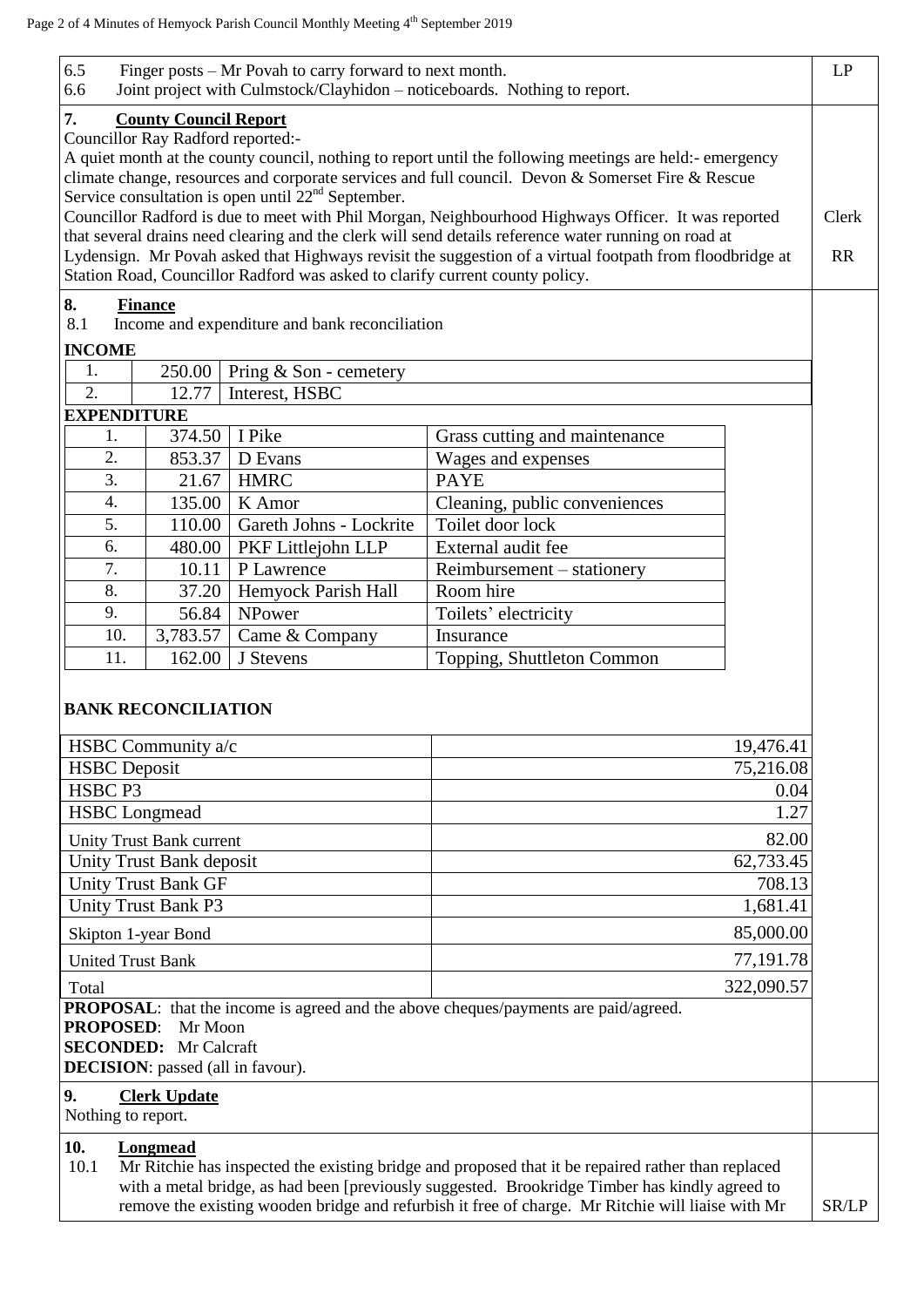| <b>PROPOSAL:</b> that the bridge is refurbished free of charge by Brookridge Timber and 3 quotations<br>are sought for the abutment works, subject to specification being agreed by Mr Povah and Mr<br>Ritchie.<br><b>PROPOSED:</b> Mr Barton<br><b>SECONDED:</b> Mr Moon<br><b>DECISION</b> : passed (all in favour).<br>Land at Longmead – Mr Robinson has asked the council if it would be prepared to sell or lease him a<br>10.2<br>small parcel of land behind the shipping containers at Longmead. A discussion ensued and whilst<br>councillors did not wish to sell any land it was suggested that the council might be prepared to lease<br>the land to Mr Robinson for, say 3 years, subject to a peppercorn rent and legal fees being paid by<br>Mr Robinson.<br><b>PROPOSAL:</b> The council agrees in principle to lease the land to Mr Robinson for a fair and<br>reasonable rent, for 3 years, with an option to renew it year-on-year, subject to legal fees being paid<br>by Mr Robinson and subject to agreeing terms.<br><b>PROPOSED:</b> Miss Fouracre<br><b>SECONDED:</b> Mr Ritchie<br><b>DECISION</b> : passed (all in favour). | Povah with regard to the specification of the abutment work and new quotations will be sought. |
|---------------------------------------------------------------------------------------------------------------------------------------------------------------------------------------------------------------------------------------------------------------------------------------------------------------------------------------------------------------------------------------------------------------------------------------------------------------------------------------------------------------------------------------------------------------------------------------------------------------------------------------------------------------------------------------------------------------------------------------------------------------------------------------------------------------------------------------------------------------------------------------------------------------------------------------------------------------------------------------------------------------------------------------------------------------------------------------------------------------------------------------------------------|------------------------------------------------------------------------------------------------|
| Mr Robinson agreed to consider the offer and come back to the council with an offer of rent and terms, etc.                                                                                                                                                                                                                                                                                                                                                                                                                                                                                                                                                                                                                                                                                                                                                                                                                                                                                                                                                                                                                                             |                                                                                                |
| 11.<br><b>Highways</b><br>Station Road pavements – planning application has been validated by MDDC and a decision is expected by<br>$20th$ September 2019.                                                                                                                                                                                                                                                                                                                                                                                                                                                                                                                                                                                                                                                                                                                                                                                                                                                                                                                                                                                              |                                                                                                |
| 12.<br><b>Cemetery</b><br>Nothing to report.                                                                                                                                                                                                                                                                                                                                                                                                                                                                                                                                                                                                                                                                                                                                                                                                                                                                                                                                                                                                                                                                                                            |                                                                                                |
| 13.<br><b>Footpaths</b><br>The owners of Pitthayne Farm have applied for a formal diversion of the footpath. There is currently a<br>backlog of applications to be considered by the county council.                                                                                                                                                                                                                                                                                                                                                                                                                                                                                                                                                                                                                                                                                                                                                                                                                                                                                                                                                    |                                                                                                |
| 14.<br><b>Commons Management Group</b><br>Nothing to report.                                                                                                                                                                                                                                                                                                                                                                                                                                                                                                                                                                                                                                                                                                                                                                                                                                                                                                                                                                                                                                                                                            |                                                                                                |
|                                                                                                                                                                                                                                                                                                                                                                                                                                                                                                                                                                                                                                                                                                                                                                                                                                                                                                                                                                                                                                                                                                                                                         |                                                                                                |
| 15.<br><b>Village Maintenance</b><br>Weed pulling from St Margaret's brook by church. A group of volunteers will meet at 9.30am, Sunday 8 <sup>th</sup><br>September to pull weeds and clear the area. The pc will provide a drink and bacon roll.<br><b>PROPOSAL:</b> The council agrees to buy the volunteers a drink and roll.<br><b>PROPOSED:</b> Mr Russell<br><b>SECONDED:</b> Mr Ritchie<br><b>DECISION</b> : passed (all in favour).                                                                                                                                                                                                                                                                                                                                                                                                                                                                                                                                                                                                                                                                                                            |                                                                                                |
| 16.<br><b>Garages Youth Project</b><br>Nothing to report.                                                                                                                                                                                                                                                                                                                                                                                                                                                                                                                                                                                                                                                                                                                                                                                                                                                                                                                                                                                                                                                                                               |                                                                                                |
| 17.<br><b>Blackdown Hills Parish Network</b><br>The ballot paper for the representatives of the Parish Network on the AONB management board was<br>completed.                                                                                                                                                                                                                                                                                                                                                                                                                                                                                                                                                                                                                                                                                                                                                                                                                                                                                                                                                                                           |                                                                                                |
| 18.<br><b>Blackdown Healthy Living &amp; Activities Centre</b><br>Work is continuing on possible options to improve the heating system at the centre. It has been discovered<br>that parts of the loft have not been insulated. Peta, the centre manager, is investigating possible grants for<br>this.                                                                                                                                                                                                                                                                                                                                                                                                                                                                                                                                                                                                                                                                                                                                                                                                                                                 |                                                                                                |
| 19.<br><b>Asset Management</b><br>A meeting will be held on Monday $30th$ September at 7.30pm, venue to be confirmed, to discuss future<br>projects and budget planning.                                                                                                                                                                                                                                                                                                                                                                                                                                                                                                                                                                                                                                                                                                                                                                                                                                                                                                                                                                                | Clerk                                                                                          |
| 20.<br><b>Future Meetings</b><br>Clerk to book Annual Parish Meeting for a Friday towards the end of March.                                                                                                                                                                                                                                                                                                                                                                                                                                                                                                                                                                                                                                                                                                                                                                                                                                                                                                                                                                                                                                             | Clerk                                                                                          |